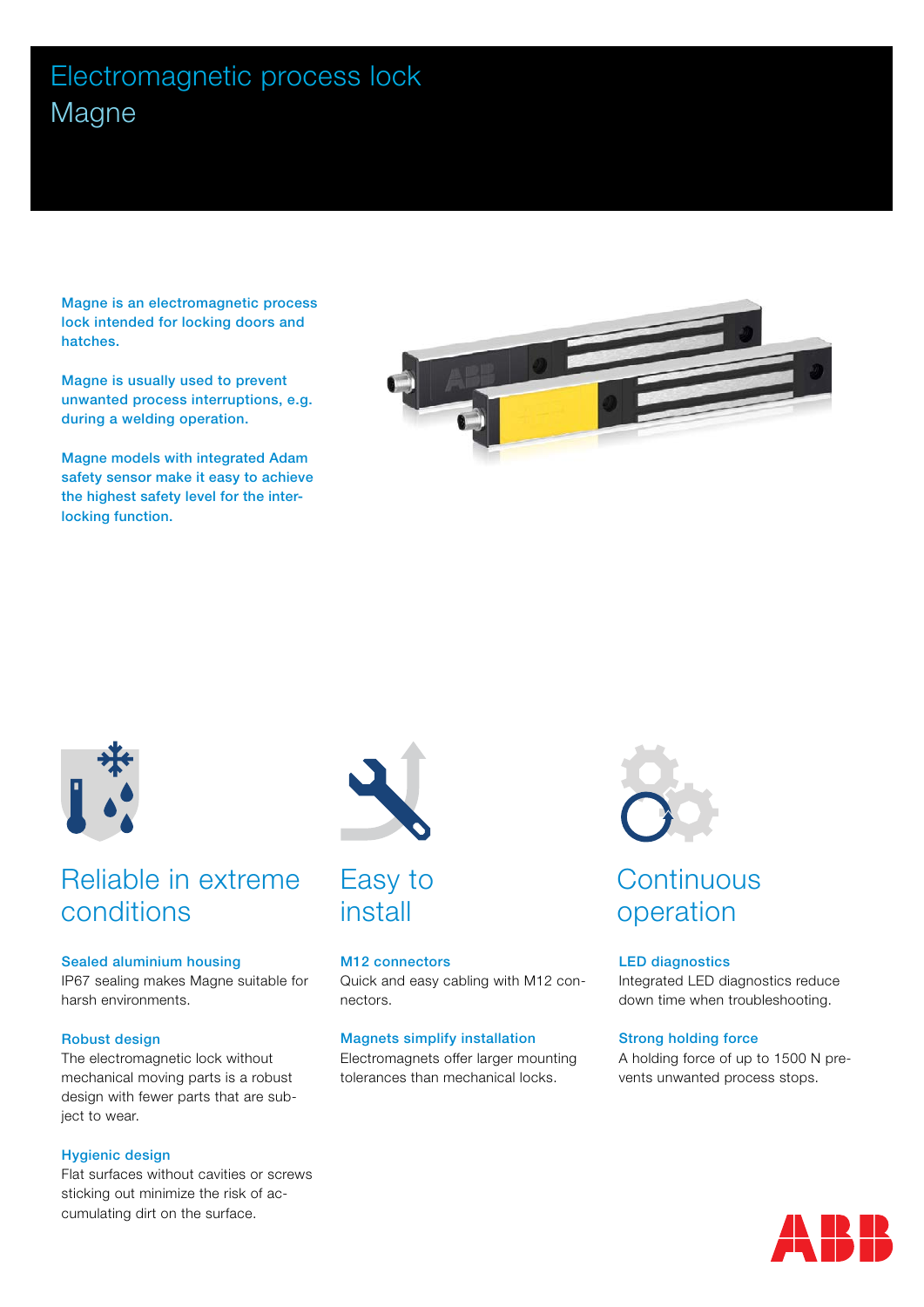# Applications and features **Magne**

## **Applications**

### Protect the process

Magne 4 is a process lock, with a safe interlocking function. This means that the interlocking function reaches PL e/SIL3 but the unlocking signal is not a safe signal. A typical application is to prevent unintentional/unnecessary interruptions of a sensitive process when the dangerous movement has a very short stop time.

Magne 3 is a simple lock without any interlocking function/ safety function.



### Harsh environments

With a hygienic enclosure in anodized aluminum and IP67 protection class, Magne is well suited for harsh environments.



## Features

#### PL e in a simple and cost effective way

Magne 4 has an integrated Adam sensor. Models are available with either Adam DYN or Adam OSSD. Eva General code or Eva Unique code is ordered separately. The use of the Eden safety sensor makes it easy to reach PL e/SIL3 for the interlocking function, and enables serial connection of several Magne 4 locks to the Pluto safety PLC using only one input for Eden DYN and two for Eden OSSD. Tina 12A can be used for the serial connection of two Magne 4 locks in order to simplify connection, reduce cabling and risk of connection errors.



#### M12 connectors

Since the Adam sensor is integrated in Magne 4, the amount of cables is reduced so that only one cable is necessary for both the locking

of Magne and the interlocking with Eden.

The M12 connectors speed up connection and reduce the risk of connection errors.



#### Status indication

Most models offer an info signal indicating whether the Magne is locked or not, which simplifies troubleshooting and improves user friendliness.

#### Locking and interlocking

An interlocking function indicates if a door is open or closed and prevents movement when the door is open. But it does not prevent the door from being opened. A locking function makes sure the door is kept closed.

#### Optional permanent magnet

Anchor plates for Magne are ordered separately and are available with or without permanent magnet. A permanent magnet holds the door closed when Magne is unlocked, or if there is a power loss. Without the permanent magnet, Magne has no magnetic field when unlocked, which avoids the accumulation of metallic particles on the magnet.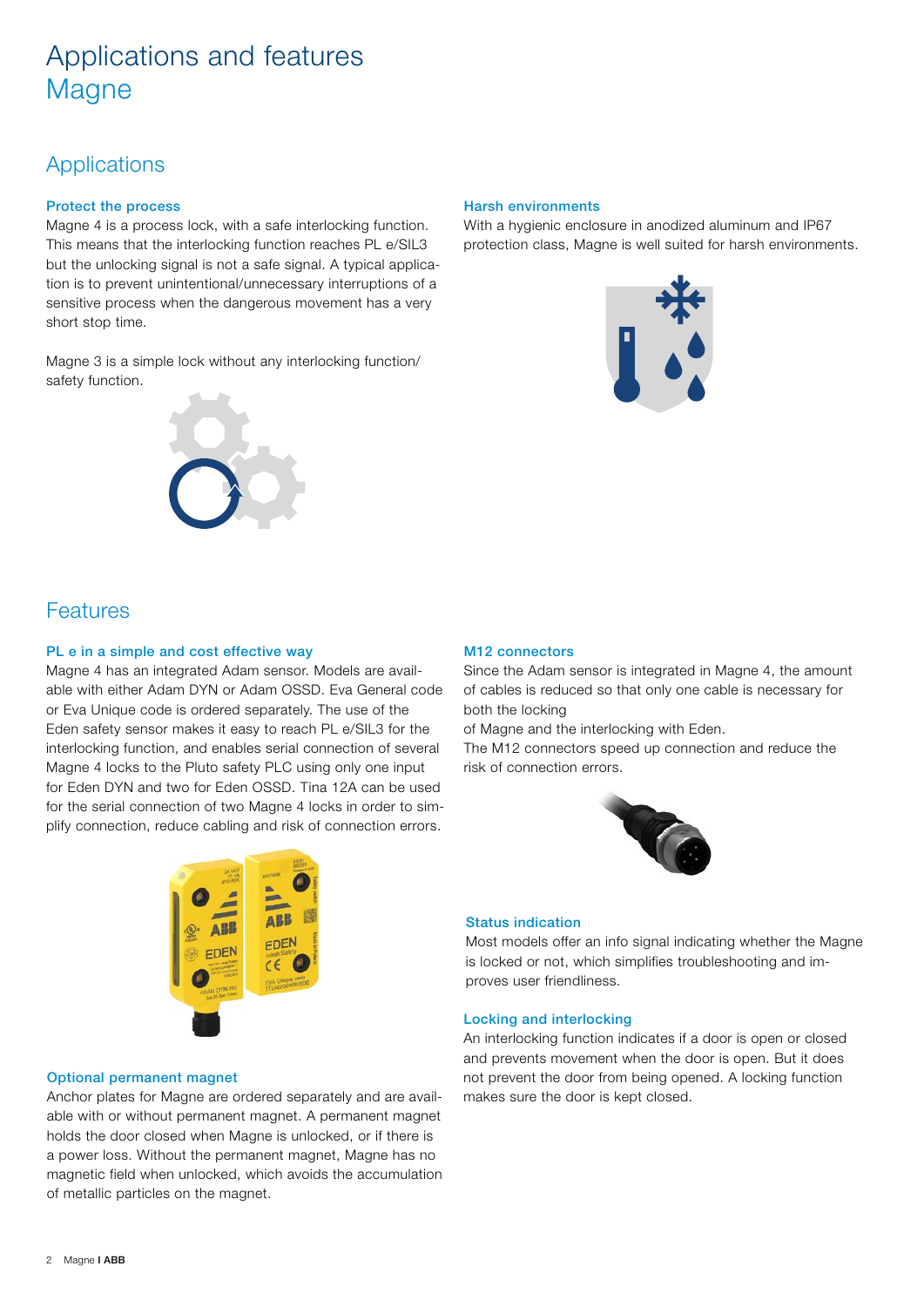# Ordering information **Magne**



Magne 3



2TLC010085V0201



Anchorplate



JSM D28



### Ordering details

For a complete Magne lock both door part and frame part is necessary. Magne 4 also requires a separate Eva sensor.

| Safe interlocking with integrated Adam Safety signal Extra function |                |                                              | Connector      | <b>Type</b>           | Order code      |
|---------------------------------------------------------------------|----------------|----------------------------------------------|----------------|-----------------------|-----------------|
| Νo                                                                  |                |                                              | $M12-5$ male   | Magne 3X<br>$M12-5$   | 2TLA042022R2700 |
| Yes                                                                 | <b>DYNlink</b> |                                              | $: M12-5$ male | Magne 4X<br>DYN M12-5 | 2TLA042022R3000 |
|                                                                     |                | Locked" and "Closed"<br>information outputs  | $M12-8$ male   | Magne 4<br>$DYN-InfO$ | 2TLA042022R3400 |
|                                                                     | <b>NSSD</b>    | "Locked" and "Closed"<br>information outputs | $M12-8$ male   | Magne 4<br>OSSD-Info  | 2TLA042022R4600 |

| <b>Accessories</b>                                                                                                                         |                       |                    |
|--------------------------------------------------------------------------------------------------------------------------------------------|-----------------------|--------------------|
| <b>Description</b>                                                                                                                         | <b>Type</b>           | Order code         |
| Aluminium profile for door handle that completely covers a Magne unit when the door is closed. For conventional<br>door (5-15 mm door gap) | JSM D <sub>28</sub>   | : 2TI A042023R0100 |
| Mounting kit for Magne. For conventional door (5 -15 mm door gap) *                                                                        | JSM D <sub>21</sub> B | 2TLA042023R0500    |
| Mounting kit for Magne. For sliding door *                                                                                                 | . ISM D23             | : 2TI A042023R0200 |
| Mounting kit for Eva. For conventional door*                                                                                               | JSM D24               | : 2TI A042023B0300 |
| Door handle for JSM D21B                                                                                                                   | JSM D27               | : 2TI A042023R1000 |
| Y-connector for serial connection of Magne 3                                                                                               | M <sub>12-3</sub> A   | 2TI A020055B0000   |
| Connection block for serial connection of two Magne, Dalton or Knox (M12-8)                                                                | Tina 12A              | 2TLA020054R1800    |
| Cellular rubber, 10 mm thick. Spare part for anchor plate.                                                                                 | Cellular rubber       | 2TLA042023R3600    |

| i<br>ī |  |
|--------|--|
|        |  |
|        |  |

JSM D23



Tina 12A

| <b>ACCESSOFIES</b>                                                                                                                                                                                                             |                         |                        |  |  |
|--------------------------------------------------------------------------------------------------------------------------------------------------------------------------------------------------------------------------------|-------------------------|------------------------|--|--|
| <b>Description</b>                                                                                                                                                                                                             | <b>Type</b>             | Order code             |  |  |
| Aluminium profile for door handle that completely covers a Magne unit when the door is closed. For conventional<br>door (5-15 mm door gap)                                                                                     | JSM D <sub>28</sub>     | 2TLA042023R0100        |  |  |
| Mounting kit for Magne. For conventional door (5 -15 mm door gap) *                                                                                                                                                            | $\therefore$ ISM D21B   | 2TI A042023R0500       |  |  |
| Mounting kit for Magne. For sliding door *                                                                                                                                                                                     | JSM D <sub>23</sub>     | $\pm$ 2TI A042023R0200 |  |  |
| Mounting kit for Eva. For conventional door*                                                                                                                                                                                   | $\frac{1}{2}$ . ISM D24 | $: 2T1$ A042023R0300   |  |  |
| Door handle for JSM D21B                                                                                                                                                                                                       | $\therefore$ ISM D27    | 2TLA042023R1000        |  |  |
| Y-connector for serial connection of Magne 3                                                                                                                                                                                   | M12-3A                  | 2TLA020055R0000        |  |  |
| Connection block for serial connection of two Magne, Dalton or Knox (M12-8)                                                                                                                                                    | : Tina 12A              | 2TLA020054R1800        |  |  |
| Outlined and a series of the contract of the contract of the contract of the contract of the contract of the contract of the contract of the contract of the contract of the contract of the contract of the contract of the c |                         |                        |  |  |

\* All mounting kits include the bolts and nuts necessary to mount Magne on ABB Quick-Guard® fencing system

Description Type Order code Anchor plate with permanent magnet. Delivered with cellular rubber. Magne Anchor 32B 2TLA042023R0400 Anchor plate without permanent magnet. Delivered with cellular rubber. Magne Anchor 32A 2TLA042023R1300

Door part

| Eva sensor for Magne 4 models |                                        |            |                  |                 |  |
|-------------------------------|----------------------------------------|------------|------------------|-----------------|--|
| <b>Compatible Adam</b>        | Code description                       | Code level | Type             | Order code      |  |
| Adam DYN and OSSD             | General code. (Eva is interchangeable) | Low level  | Eva General code | 2TLA020046R0800 |  |
|                               | Unique code. (Prevents defeat/fraud)   | High level | Eva Unique code  | 2TLA020046R0900 |  |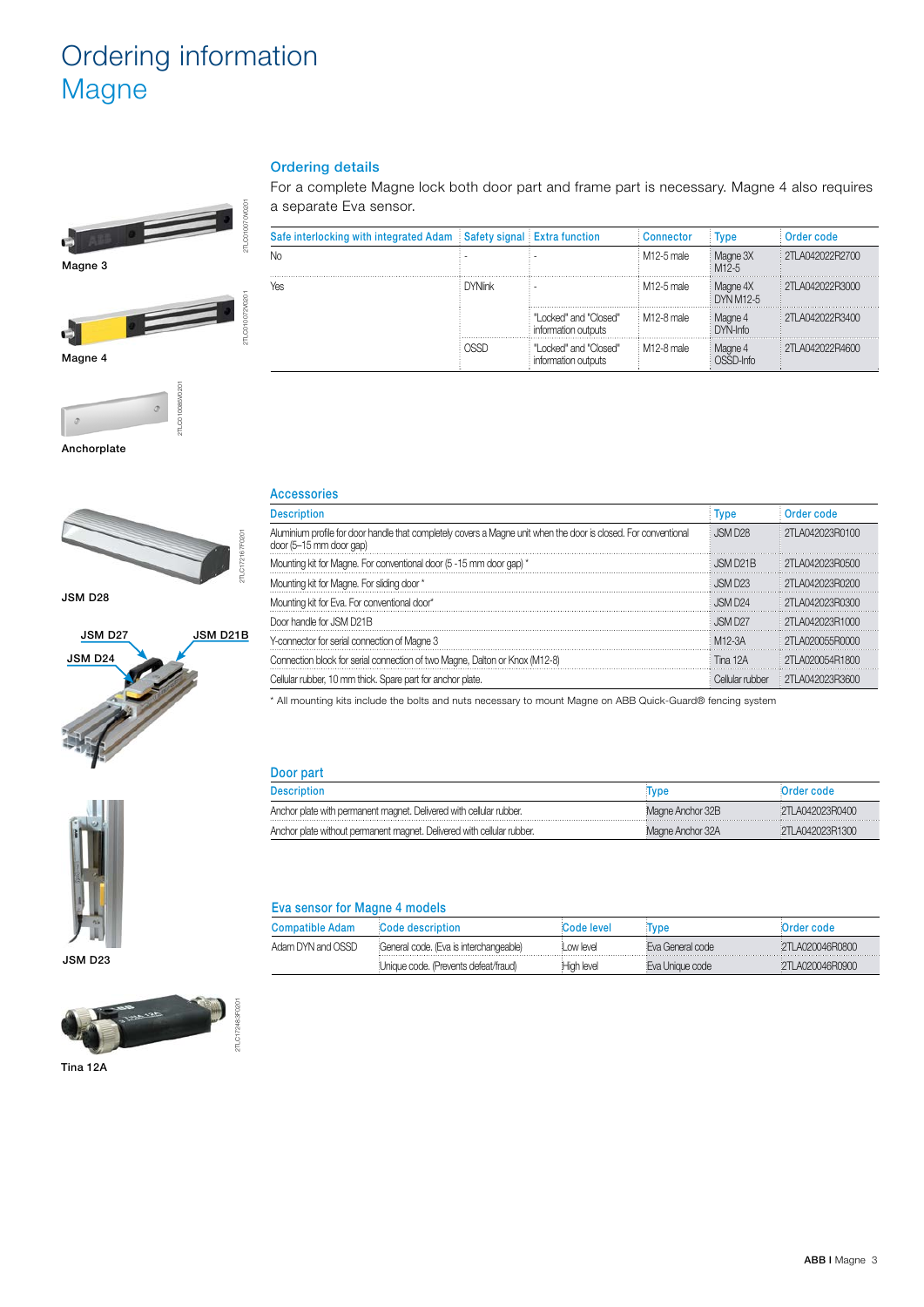# Ordering information Magne



M12-C61



M12-C61HE





M12-C01



C5 cable

### Cable with connectors

| <b>Connector</b>  | Female/male   | Length            | <b>Special feature</b>          | <b>Type</b>                       | Order code      |
|-------------------|---------------|-------------------|---------------------------------|-----------------------------------|-----------------|
| M12-5             | Female        | 6 m               |                                 | M12-C61                           | 2TLA020056R0000 |
|                   |               |                   | Harsh environment, halogen free | M12-C61HE                         | 2TLA020056R8000 |
|                   |               | 10 <sub>m</sub>   |                                 | M12-C101                          | 2TLA020056R1000 |
|                   |               |                   | Harsh environment, halogen free | M12-C101HE                        | 2TLA020056R8100 |
|                   |               | 20 <sub>m</sub>   |                                 | M12-C201                          | 2TLA020056R1400 |
|                   | Female + male | 0.3 <sub>m</sub>  |                                 | M12-C0312                         | 2TLA020056R5800 |
|                   |               | 0.06 <sub>m</sub> |                                 | M12-C00612                        | 2TLA020056R6300 |
|                   |               | 1 <sub>m</sub>    |                                 | M12-C112                          | 2TLA020056R2000 |
|                   |               | 3 <sub>m</sub>    |                                 | M12-C312                          | 2TLA020056R2100 |
|                   |               | 6m                |                                 | M12-C612                          | 2TLA020056R2200 |
|                   |               | 10 <sub>m</sub>   |                                 | M12-C1012                         | 2TLA020056R2300 |
|                   |               |                   | Angled female connector         | M12-C1012V2                       | 2TLA020056R6700 |
|                   |               | 16m               |                                 | M12-C1612                         | 2TLA020056R5400 |
|                   |               | 20 <sub>m</sub>   |                                 | M12-C2012                         | 2TLA020056R2400 |
| M <sub>12-8</sub> | Female        | 6 m               |                                 | M12-C63                           | 2TLA020056R3000 |
|                   |               | 10 <sub>m</sub>   |                                 | M12-C103                          | 2TLA020056R4000 |
|                   |               | 20 <sub>m</sub>   |                                 | M <sub>12</sub> -C <sub>203</sub> | 2TLA020056R4100 |
|                   | Female + male | 0.06 <sub>m</sub> |                                 | M12-C00634                        | 2TLA020056R6400 |
|                   |               | 1 <sub>m</sub>    |                                 | M12-C134                          | 2TLA020056R5000 |
|                   |               | 3 <sub>m</sub>    |                                 | M <sub>12</sub> -C <sub>334</sub> | 2TLA020056R5100 |

#### Separate cables and connectors

| <b>Description</b>                            | <b>Type</b>                      | Order code      |
|-----------------------------------------------|----------------------------------|-----------------|
| <b>Connectors</b>                             |                                  |                 |
| M12-5 pole female, straight                   | M12-C01                          | 2TLA020055R1000 |
| M12-5 pole male, straight                     | M <sub>12</sub> -C <sub>02</sub> | 2TLA020055R1100 |
| M12-8 pole female, straight                   | M12-C03                          | 2TLA020055R1600 |
| M12-8 pole male, straight                     | M12-C04                          | 2TLA020055R1700 |
| Cable with 5 conductors                       |                                  |                 |
| 10 m cable with 5 x 0.34 shielded conductors  | C5 cable 10 m                    | 2TLA020057R0001 |
| 50 m cable with 5 x 0.34 shielded conductors  | C <sub>5</sub> cable 50 m        | 2TLA020057R0005 |
| 100 m cable with 5 x 0.34 shielded conductors | C5 cable 100 m                   | 2TLA020057R0010 |
| 200 m cable with 5 x 0.34 shielded conductors | C5 cable 200 m                   | 2TLA020057R0020 |
| 500 m cable with 5 x 0.34 shielded conductors | C5 cable 500 m                   | 2TLA020057R0050 |
| Cable with 8 conductors                       |                                  |                 |
| 50 m cable with 8 x 0.34 shielded conductors  | C8 cable 50 m                    | 2TLA020057R1005 |
| 100 m cable with 8 x 0.34 shielded conductors | C8 cable 100 m                   | 2TLA020057R1010 |
| 200 m cable with 8 x 0.34 shielded conductors | C8 cable 200 m                   | 2TLA020057R1020 |
| 500 m cable with 8 x 0.34 shielded conductors | C8 cable 500 m                   | 2TLA020057R1050 |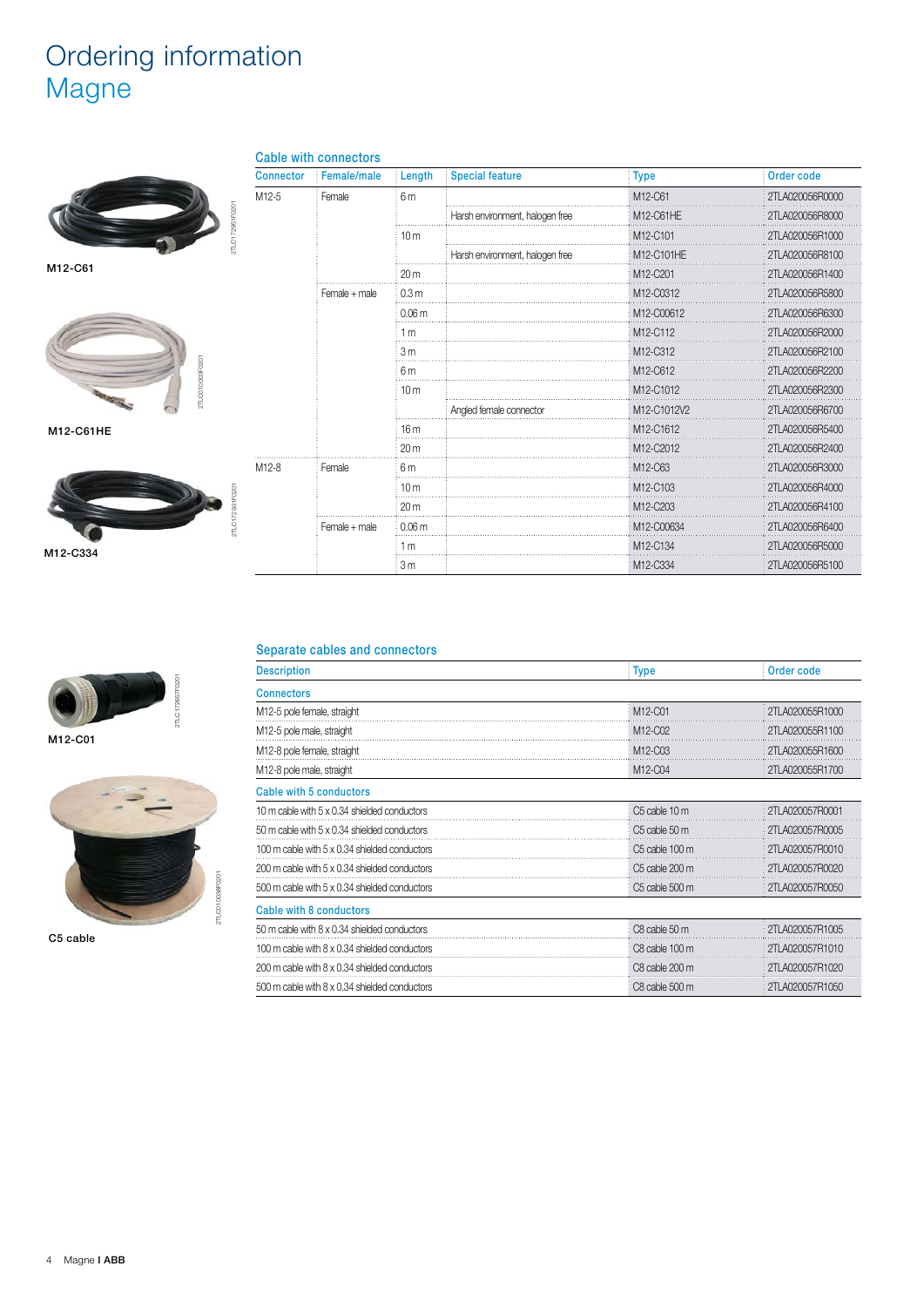# Technical data **Magne**

### Technical data

|                                                       | Magne 3                                             | Magne 4                                                                                                                                                                                                                                                                          |  |  |
|-------------------------------------------------------|-----------------------------------------------------|----------------------------------------------------------------------------------------------------------------------------------------------------------------------------------------------------------------------------------------------------------------------------------|--|--|
| Approvals                                             | $\frac{1}{\sqrt{10}}$                               | $\mathbb{R}$ $\mathbb{Q}$                                                                                                                                                                                                                                                        |  |  |
| Conformity                                            | c٤<br>2014/35/EU - Low voltage<br>2011/65/EU - RoHS | C€<br>2006/42/EC - Machinery<br>2014/30/EU - EMC<br>2011/65/EU - RoHS<br>EN ISO 12100:2010, EN ISO 13849-1:2015,<br>EN 62061:2005/A2:2015,<br>EN 60204-1:2006+A1:2009, EN 60664-1:2007,<br>EN 61000-6-2:2005, EN 61000-6-4:2007+A1:2011,<br>EN 60947-5-3:2013, EN ISO 14119:2013 |  |  |
| Functional safety data                                |                                                     |                                                                                                                                                                                                                                                                                  |  |  |
| EN 61508:2010<br>EN 62061:2005<br>EN ISO 13849-1:2008 |                                                     | Interlocking function: SIL3, PFH <sub>D</sub> = $4.50 \times 10^{-9}$<br>Interlocking function: SILCL3, PFH <sub>D</sub> = $4.50 \times 10^{-9}$<br>Interlocking function: PL e, Cat. 4, PFH <sub>p</sub> = 4.50 x 10 <sup>-9</sup>                                              |  |  |
| Electrical data                                       |                                                     |                                                                                                                                                                                                                                                                                  |  |  |
| Operating voltage                                     | $+24$ VDC $\pm$ 15%                                 |                                                                                                                                                                                                                                                                                  |  |  |
| <b>Holding force</b>                                  |                                                     |                                                                                                                                                                                                                                                                                  |  |  |
| $+24$ VDC                                             | Min 1500 N                                          |                                                                                                                                                                                                                                                                                  |  |  |
| 0 V, Anchor plate 32A                                 | 0 <sub>N</sub>                                      |                                                                                                                                                                                                                                                                                  |  |  |
| 0 V, Anchor plate 32B                                 | 30 N                                                |                                                                                                                                                                                                                                                                                  |  |  |
| Mechanical data                                       |                                                     |                                                                                                                                                                                                                                                                                  |  |  |
| <b>Mechanical life</b>                                | $>10^7$ switch operations                           |                                                                                                                                                                                                                                                                                  |  |  |
| Operating temperature                                 | $-20+50°C$                                          |                                                                                                                                                                                                                                                                                  |  |  |
| Humidity range                                        | 35 to 85% (with no icing or condensation)           |                                                                                                                                                                                                                                                                                  |  |  |
| <b>Protection class</b>                               | IP67                                                |                                                                                                                                                                                                                                                                                  |  |  |
| Weight                                                |                                                     |                                                                                                                                                                                                                                                                                  |  |  |
|                                                       | 610 g                                               | 700 g                                                                                                                                                                                                                                                                            |  |  |
| Anchor plate 32A/B                                    | 290 <sub>g</sub>                                    |                                                                                                                                                                                                                                                                                  |  |  |
| <b>Material</b>                                       |                                                     |                                                                                                                                                                                                                                                                                  |  |  |
| Anchor plate                                          | Iron with nickel coating                            |                                                                                                                                                                                                                                                                                  |  |  |
| Electromagnet                                         | Iron with zinc-nickel coating                       |                                                                                                                                                                                                                                                                                  |  |  |
| Housing                                               |                                                     | Anodized aluminum with parts in polycarbonate                                                                                                                                                                                                                                    |  |  |
| Potting                                               | PUR, epoxy                                          |                                                                                                                                                                                                                                                                                  |  |  |

### More information

Fore more information, e.g. the complete technical information, see product manual for: Magne 2TLC172315M0201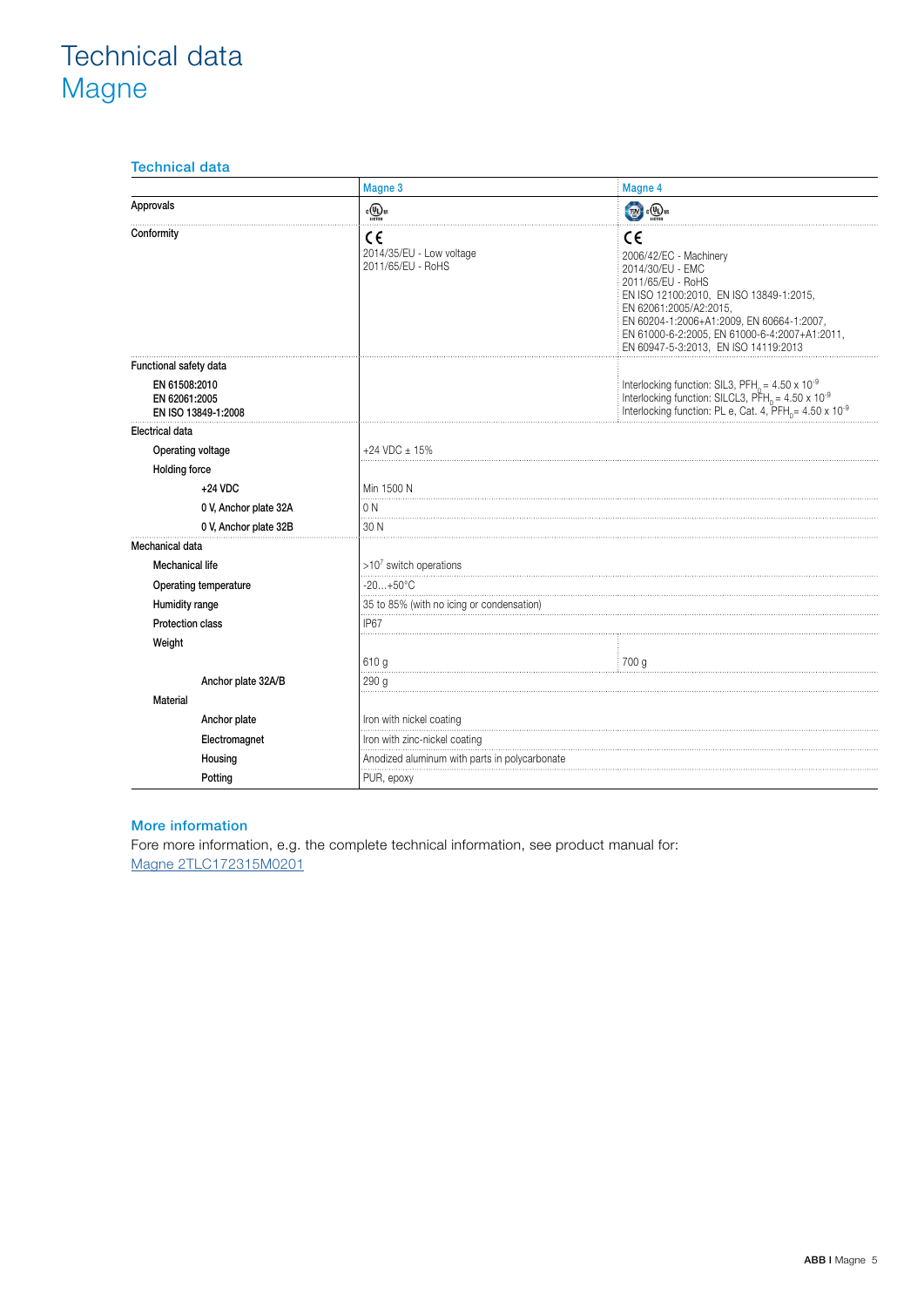# Dimension drawings

Magne



### Anchor plate 32A



### Anchor plate 32B



All dimensions in mm